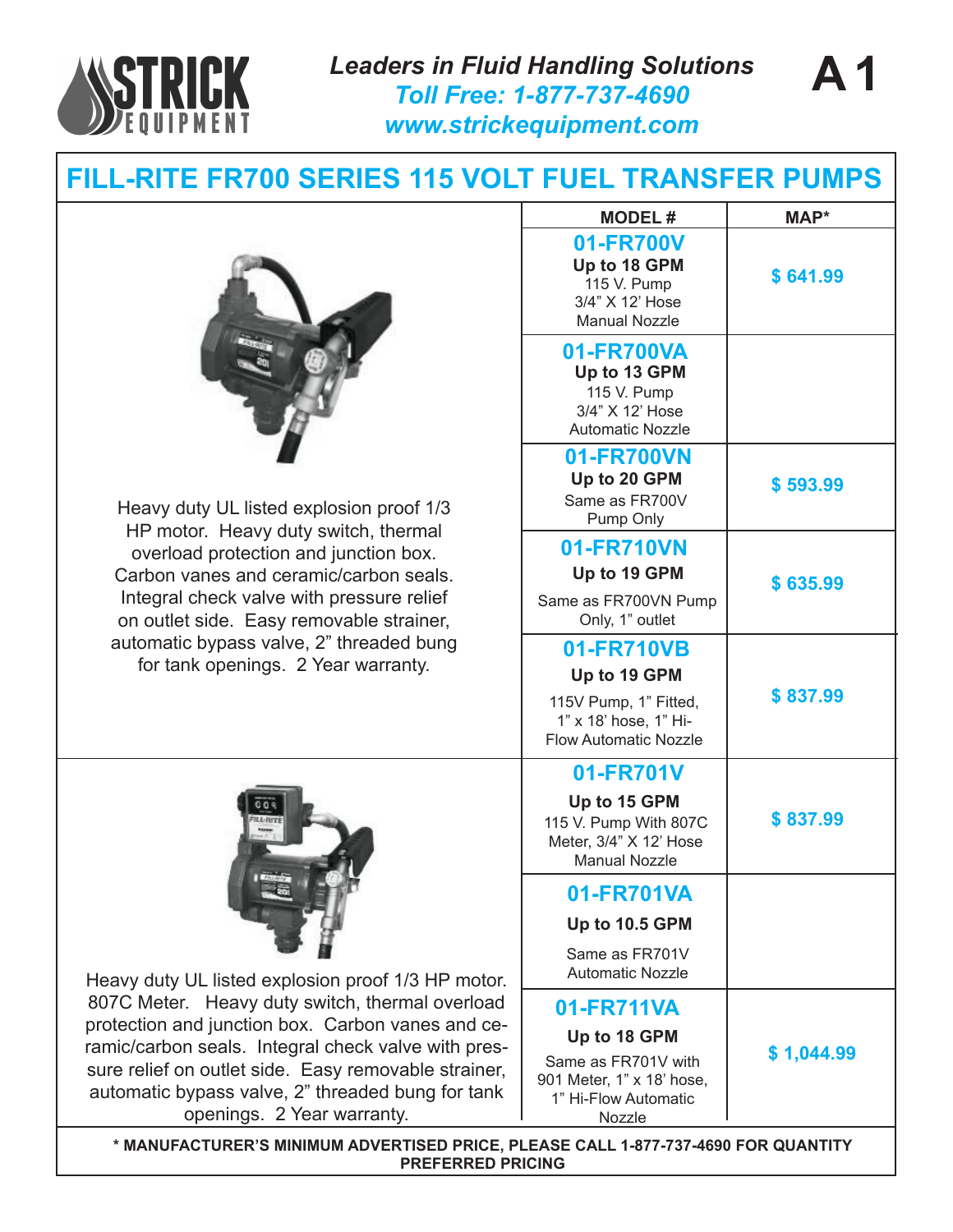

| FILL-RITE FR300 SERIES 115/230 VOLT FUEL TRANSFER PUMPS                                                                                                                                                                                                               |                                                                                                                      |            |  |
|-----------------------------------------------------------------------------------------------------------------------------------------------------------------------------------------------------------------------------------------------------------------------|----------------------------------------------------------------------------------------------------------------------|------------|--|
|                                                                                                                                                                                                                                                                       | <b>MODEL#</b>                                                                                                        | MAP*       |  |
|                                                                                                                                                                                                                                                                       | 01-FR310VB<br>Same as FR310VN<br>with $1" \times 18'$ hose &<br>1" Ultra High Flow<br><b>Automatic Nozzle</b>        | \$1,330.99 |  |
| 115/230 Volt High flow AC pump that has a flow rate of Up<br>to 35 GPM. 3/4 HP explosion proof UL listed dual voltage<br>motor. Pump has heavy duty switch, thermal overload pro-<br>tection, carbon vanes, 2" threaded bung. 2 Year Warranty                         | 01-FR310VN<br><b>Pump Only</b>                                                                                       | \$1,134.99 |  |
|                                                                                                                                                                                                                                                                       | 01-FR311VB<br>Same as FR311VN<br>with $1" \times 18'$ hose &<br>1" Ultra High Flow<br><b>Automatic Nozzle</b>        | \$1,595.99 |  |
| 115/230 Volt High flow AC pump that has a flow rate of<br>Up to 30 GPM. 3/4 HP explosion proof UL listed dual<br>voltage motor. Pump has heavy duty switch, thermal<br>overload protection, carbon vanes, 2" threaded bung,<br>901 meter. 2 Year Warranty             | 01-FR311VN<br>Pump + Meter<br>Only                                                                                   | \$1,393.99 |  |
| 115/230 Volt High flow AC pump that has a<br>flow rate of Up to 35 GPM. 3/4 HP explosion<br>proof UL listed dual voltage motor. Pump<br>has heavy duty switch, thermal overload<br>protection, carbon vanes, 2" threaded bung,<br>900D digital meter. 2 Year Warranty | 01-FR319VB<br>Includes 900D<br>digital meter, 1"<br><b>Automatic Ultra</b><br>High Flow Nozzle,<br>$1"$ x $18'$ hose | \$1,701.99 |  |
| * MANUFACTURER'S MINIMUM ADVERTISED PRICE, PLEASE CALL 1-877-737-4690 FOR QUANTITY<br><b>PREFERRED PRICING</b>                                                                                                                                                        |                                                                                                                      |            |  |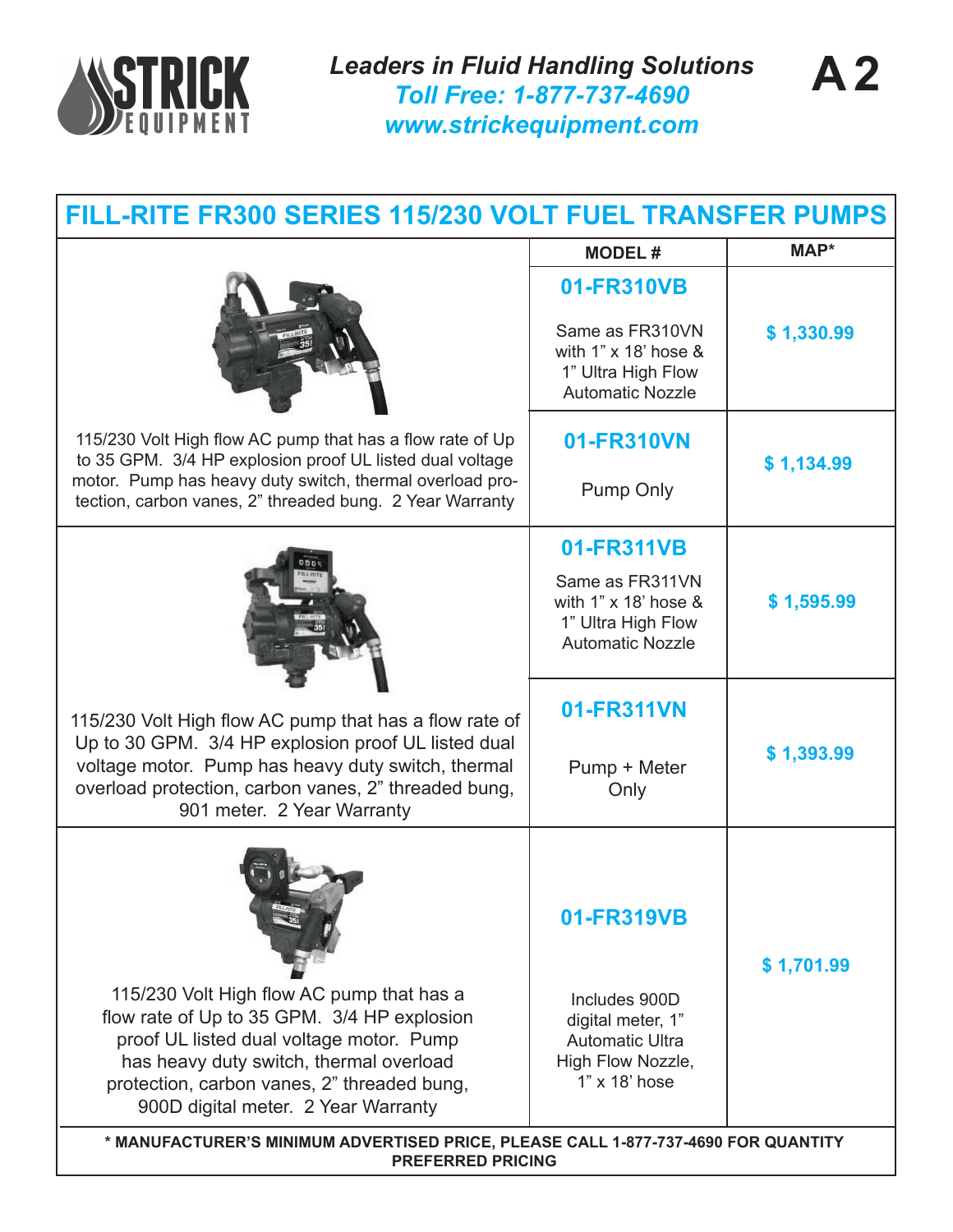

| <b>FILL-RITE 115 VOLT STANDARD DUTY FUEL TRANSFER PUMPS</b>                                                                                                                                                                                                                                                                                                                                                                                                                                                                                                                                           |                                                                                    |            |
|-------------------------------------------------------------------------------------------------------------------------------------------------------------------------------------------------------------------------------------------------------------------------------------------------------------------------------------------------------------------------------------------------------------------------------------------------------------------------------------------------------------------------------------------------------------------------------------------------------|------------------------------------------------------------------------------------|------------|
|                                                                                                                                                                                                                                                                                                                                                                                                                                                                                                                                                                                                       | <b>MODEL#</b>                                                                      | MAP*       |
| This Standard duty pump has a 1/6 HP Explosion proof motor<br>and pumps UP to 15 GPM. Pumps has a 2" threaded base<br>for tank openings, carbon vanes, check valve, pressure relief<br>valve, and strainer. 2 Year warranty.                                                                                                                                                                                                                                                                                                                                                                          | 01-FR610H<br>115 Volt Pump with<br>3/4" x 12' Hose, &<br><b>Manual Nozzle</b>      | \$466.99   |
|                                                                                                                                                                                                                                                                                                                                                                                                                                                                                                                                                                                                       | 01-FR610HA<br>115 Volt Pump with<br>3/4" x 12' Hose, &<br><b>Automatic Nozzle</b>  | \$532.99   |
|                                                                                                                                                                                                                                                                                                                                                                                                                                                                                                                                                                                                       | 01-FR604H<br><b>Pump Only</b>                                                      | \$394.99   |
| <b>12 VOLT HIGH SPEED FUEL TRANSFER PUMPS</b>                                                                                                                                                                                                                                                                                                                                                                                                                                                                                                                                                         |                                                                                    |            |
| NX3200 Series 12 to 24 Volt                                                                                                                                                                                                                                                                                                                                                                                                                                                                                                                                                                           | 01-NX25-DDCNB-AA                                                                   |            |
| <b>Continuous Duty Fuel Transfer Pump</b><br>* Continuous Duty<br>* 12 to 24 Volt DC Pump<br>* Intelligent Tones™<br>* Auto Power Down<br>* Lower Amp Draw<br>* Removable Power Cord<br>* Pumps Diesel, gasoline, biodiesel up to B20, E15,<br>kerosene, mineral spirits<br>* 2 Year waranty                                                                                                                                                                                                                                                                                                          | Up to 25 GPM<br>1" x 18' hose<br><b>Ultra High Flow</b><br><b>Automatic Nozzle</b> | \$1,086.99 |
|                                                                                                                                                                                                                                                                                                                                                                                                                                                                                                                                                                                                       | 01-NX25-DDCNB-PX<br>Pump Only                                                      | \$900.99   |
| <b>FILL-RITE DIAPHRAGM PUMPS</b>                                                                                                                                                                                                                                                                                                                                                                                                                                                                                                                                                                      |                                                                                    |            |
| <b>Fill-Rite 110 Volt Diaphragm Pump</b><br>This revolutionary pump transfers heavy fluids such<br>as lube and gear oils at up to 13 GPM. UL/cUL listed<br>1/4 HP (115 VAC-60Hz) motor with permanent magnet<br>and ball bearings. Heavy-duty switch, thermal overload<br>protection and junction box. Transfers fluid viscosities<br>to 1000+ CPS (SAE 80-90W oil at 31°F). Can also<br>transfer particulate fluids. Self-priming. Choice of<br>outlet ports for installation flexability. Compatible with<br>Ethylene Glycol, Diesel Fuel, Grease, Hydraulic Oil,<br>Kerosene, Motor Oil and Water. | 01-FR450B                                                                          | ৯ ୨४१.५५   |
| <b>Fill-Rite 12 Volt Diaphragm Pump</b><br>Same as the FR450 except the motor is a<br>1/4 HP 12 volt. Both models include 1" x 12"<br>hose, manual nozzle, suction pipe and 2" bung<br>adaptor.                                                                                                                                                                                                                                                                                                                                                                                                       | 01-FR410BEXP                                                                       | \$878.99   |
| * MANUFACTURER'S MINIMUM ADVERTISED PRICE, PLEASE CALL 1-877-737-4690 FOR QUANTITY<br><b>PREFERRED PRICING</b>                                                                                                                                                                                                                                                                                                                                                                                                                                                                                        |                                                                                    |            |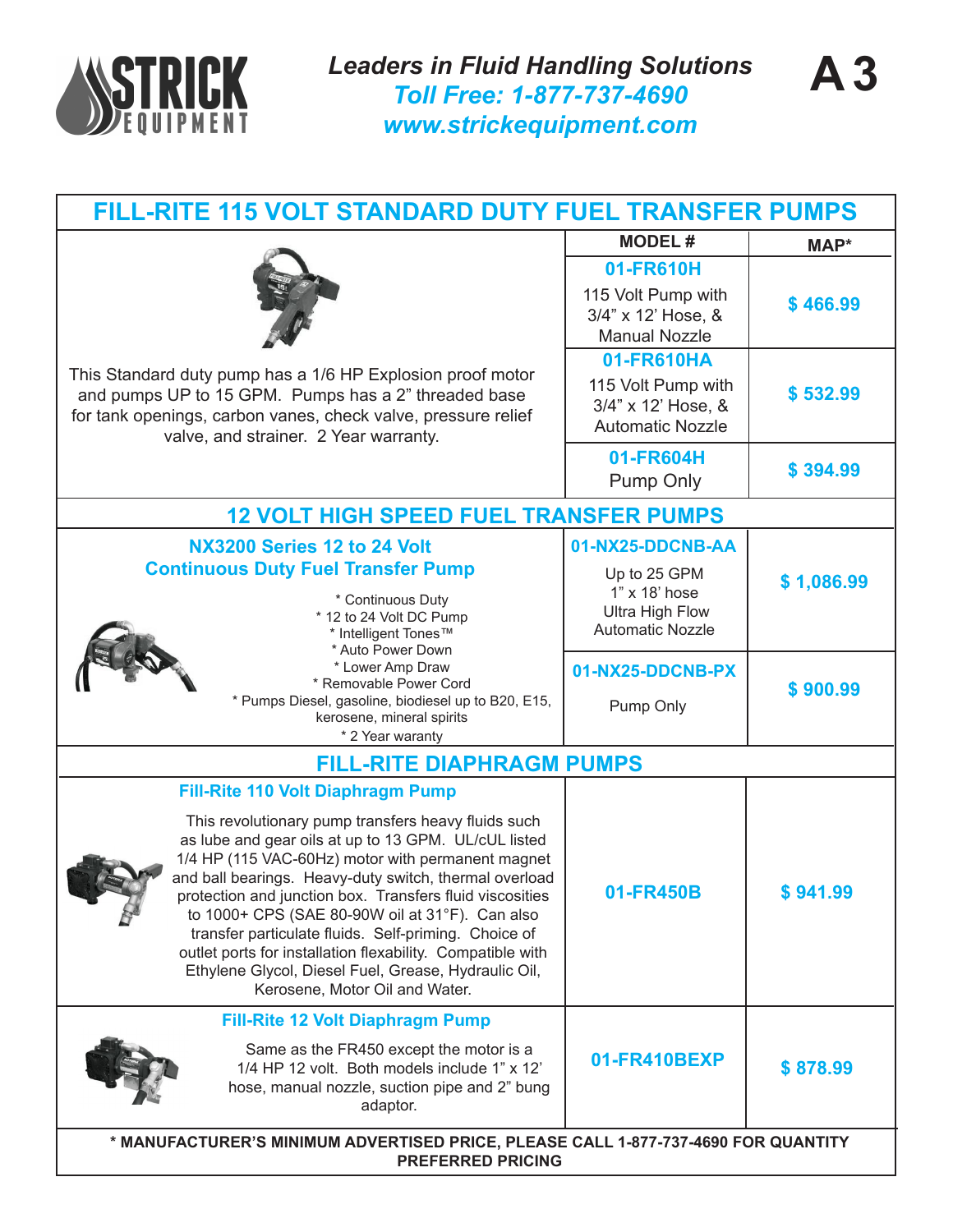

*Leaders in Fluid Handling Solutions Toll Free: 1-877-737-4690 www.strickequipment.com*



| FILL-RITE 12 VOLT FUEL TRANSFER PUMPS                                                                                                                                                                                                                                            |                                                                                  |          |
|----------------------------------------------------------------------------------------------------------------------------------------------------------------------------------------------------------------------------------------------------------------------------------|----------------------------------------------------------------------------------|----------|
|                                                                                                                                                                                                                                                                                  | <b>MODEL#</b>                                                                    | MAP*     |
|                                                                                                                                                                                                                                                                                  | 01-FR1210H                                                                       |          |
|                                                                                                                                                                                                                                                                                  | 12 Volt Pump with 3/4"<br>x 12' Hose & Manual<br><b>Nozzle</b>                   | \$399.99 |
|                                                                                                                                                                                                                                                                                  | 01-FR1210HA                                                                      |          |
|                                                                                                                                                                                                                                                                                  | 12 Volt Pump with<br>3/4" x 12' Hose &<br><b>Automatic Nozzle</b>                | \$460.99 |
|                                                                                                                                                                                                                                                                                  | 01-FR1204H                                                                       |          |
| This standard duty 1/4 HP explosion proof<br>UL listed pump can pump Up to 15 GPM.<br>Has a 2" threaded base for tank mounting,                                                                                                                                                  | <b>Pump Only</b>                                                                 | \$288.99 |
| cast bronze rotor with bronze rotary vanes,                                                                                                                                                                                                                                      | 01-FR1211H                                                                       |          |
| and built in strainer. 2 Year warranty.                                                                                                                                                                                                                                          | Same as the FR1210G<br>with 3/4" x 12' Hose,<br>Manual Nozzle, 807C<br>Meter     | \$599.99 |
|                                                                                                                                                                                                                                                                                  | 01-FR4210H<br>12 Volt Pump with 1"<br>x 12' Hose, & Manual<br>Nozzle             | \$493.99 |
|                                                                                                                                                                                                                                                                                  | 01-FR4210HB                                                                      |          |
| This contractor grade pump with explosion<br>proof UL approved motor pumps Up to<br>20 GPM. Built using heavy duty cast iron<br>this pump has a 2" threaded base for tank<br>mounting, cast bronze rotor with bronze<br>rotary vanes, and built in strainer. 2 Year<br>warranty. | 12 Volt Pump with 1" x<br>12' Hose, & Automatic<br>Nozzle                        | \$649.99 |
|                                                                                                                                                                                                                                                                                  | 01-FR4204H<br>Pump Only                                                          | \$388.99 |
|                                                                                                                                                                                                                                                                                  | 01-FR4211H                                                                       |          |
|                                                                                                                                                                                                                                                                                  | Same as FR4210G<br>with $1" \times 12'$ Hose,<br>& Manual Nozzle, &<br>901 Meter | \$788.99 |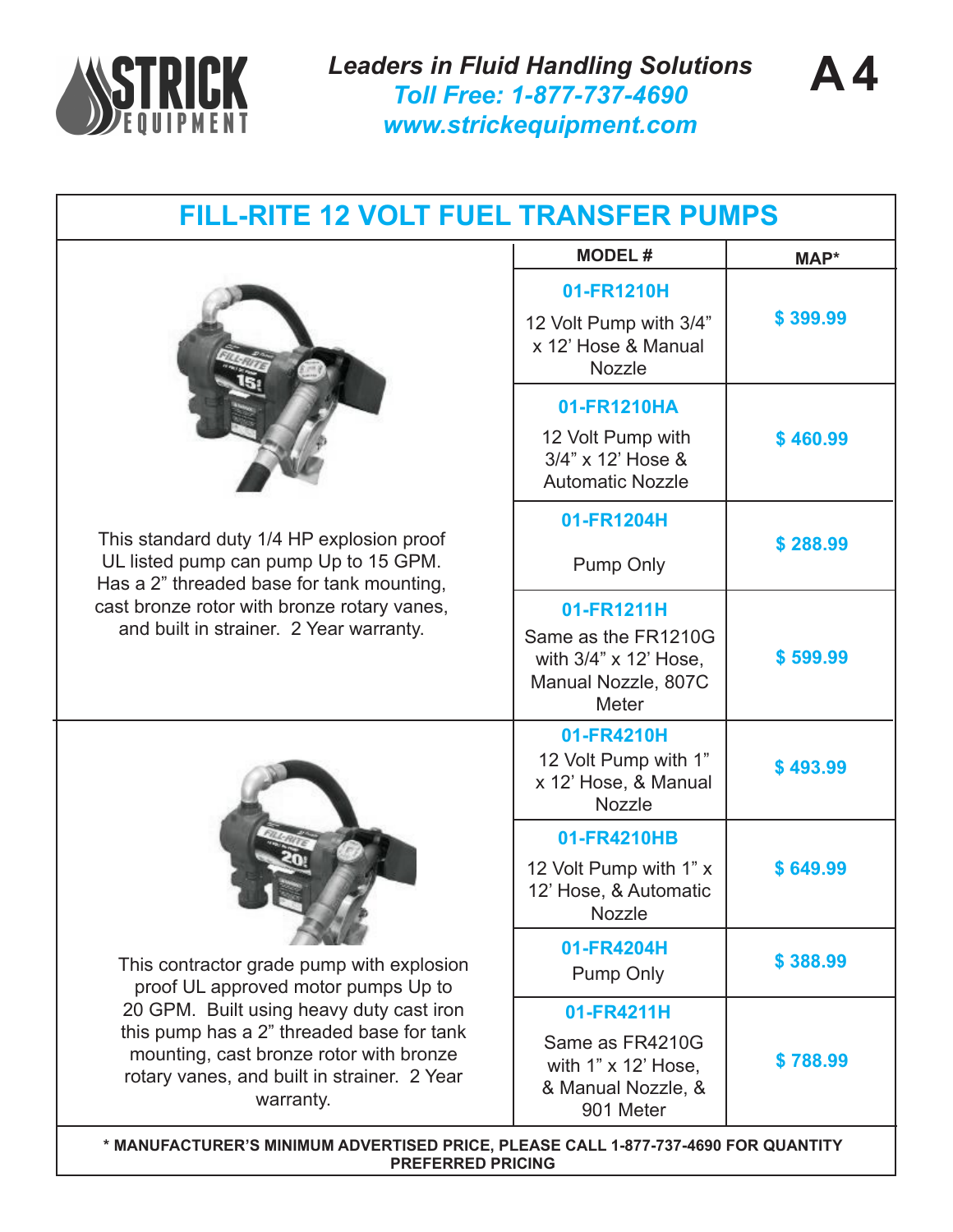

| <b>FILL-RITE HAND PUMPS</b>                                                                                                                                                                                                                                                                                                 |                       |          |  |
|-----------------------------------------------------------------------------------------------------------------------------------------------------------------------------------------------------------------------------------------------------------------------------------------------------------------------------|-----------------------|----------|--|
| <b>Rotary Hand Pump</b>                                                                                                                                                                                                                                                                                                     | <b>MODEL#</b>         | MAP*     |  |
| Delivers approximately 10 gallons per 100 revolutions.<br>FR112 Rotary Hand Pump includes 8' hose, suction<br>stub, bung adaptor, and nozzle tube. Good for gasoline,<br>diesel fuel, light oils and most non-corrosive petroleum                                                                                           | 01-FR112              | \$201.99 |  |
| based fluids. 2 year warranty.<br><b>FR110</b> is pump only<br><b>FR112</b>                                                                                                                                                                                                                                                 | 01-FR110<br>Pump Only | \$183.99 |  |
| <b>Optional counter kit for FR112</b>                                                                                                                                                                                                                                                                                       | 01A-100ACC111         | \$70.63  |  |
| <b>Push/Pull Hand Pump</b><br>Piston style push-pull hand pump. Delivers fuel on both<br>forward and backward strokes. Includes 8' hose, suction<br>stub and nozzle tube. Good for gasoline, diesel fuel,<br>hydraulic oil and non-corrosive petroleum based fluids. 2<br><b>FR152</b><br>year warranty.                    | 01-FR152              | \$201.99 |  |
| <b>Standard Duty Rotary Hand Pump</b><br>Delivers approximately 6 gallons per 100 revolutions. Cast iron<br>pump body construction. Includes 3 piece steel suction pipe to<br>fit 15 to 55 gallon drums. Good for light viscosity oils, gasoline,<br>diesel fuels and non-corrosive fluids. 1 year warranty.<br><b>SD62</b> | 01-SD62               | \$58.99  |  |
| <b>Polypropylene Hand Pump</b><br>Transfer tough industrial fluids easily, safely and<br>accurately. Perfect for barrels, storage tanks and<br>drums. The FR20V hand lever piston pumps transfer<br>approximately 11 fl. oz. (325 ml) per stroke.<br><b>FR20V</b>                                                           | 01-FR20V              | \$84.99  |  |
| * MANUFACTURER'S MINIMUM ADVERTISED PRICE, PLEASE CALL 1-877-737-4690 FOR QUANTITY<br><b>PREFERRED PRICING</b>                                                                                                                                                                                                              |                       |          |  |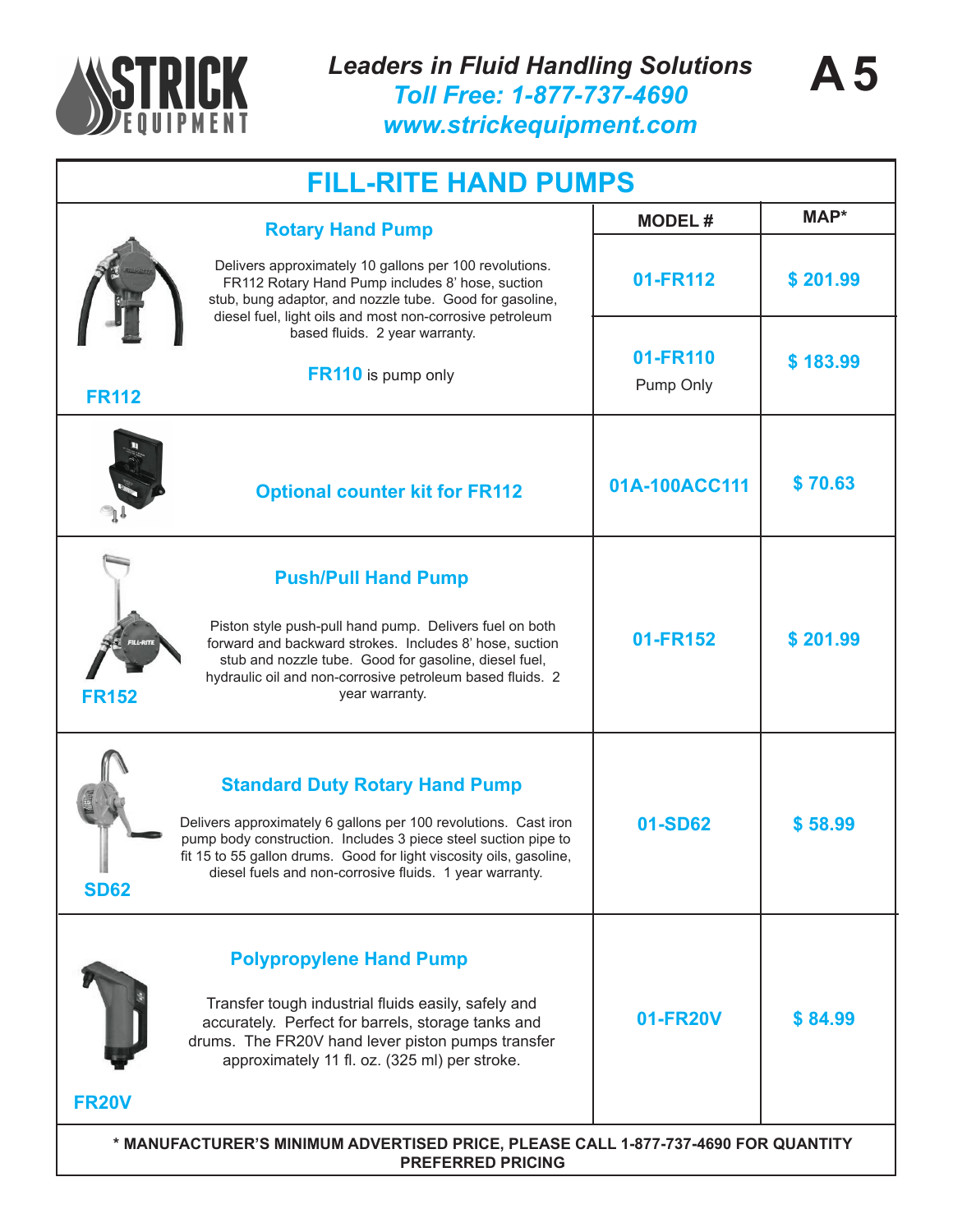

## **MODEL # MAP\* FILL-RITE FUEL METERS Digital Meter with Pulser** The 900DP is the ultimate in convenience. This meter includes all of the 900DB features plus it comes with a pulser and intrinsically safe barrier. It also has a backlit display for easier viewing in poor lighting, and AC power with battery backup. The 900DP meter is approved for gasoline, diesel, kerosene, mineral spirits, stoddard solvents, and heptanes. **900CDP 01-900CDP** 1" Outlet **01-900CDP1.5** 1 1/2" Outlet **\$ 653.99 \$ 658.99 Digital Meter 900CD** The 900D series digital meter has an easy to read LCD counter display. 6-40 GPM, +/- 1.25% accuracy. Works with diesel, kerosene, standard solvents and heptanes. 2 year warranty. **01-900CD 01-900CD1.5** 1" Outlet 1 1/2" Outlet **\$ 361.99 \$ 361.99 901C 901 Series Hi Speed Meter** The Series 901 meter operates at 6 to 40 GPM with accuracy of +/- 2%. The easy reset register indicates product use up to 999.9 gallons. The master totalizer registers up to 999,999.9 gallons. 2 year warranty. **01-901C 01-901C1.5** 1" Outlet 1 1/2" Outlet **\$ 264.99 \$ 269.99 807CMK 01-807CMK 800 Series Meter Kit for Pumps** Same meter as the 807C. Painted black and comes with all fittings. For AC and DC pumps. Compatible with diesel fuel, gasoline, kerosene, mineral spirits, stoddars solvent and heptane. 2 year warranty. **\$ 210.99 807C 800 Series Standard Meter** The 807C is accurate to within +/- 1% at 5 Up to 20 GPM. The easy reset register indicates product use up tp 99.9 gallons. A master totalizer shows cumulative totals to 99,999.9 gallons. Compatible with diesel fuel, gasoline, kerosene, mineral spirits, stoddard solvent and heptane. 2 year warranty. **\$ 188.99 \$ 194.99 01-807C 01-807C1** 1" Outlet 3/4" Outlet **01-TT10AN \$ 179.99 NEW Fill-Rite Fuel Inline Digital Meter** This NEW Aluminum engineered fuel meter has a flow rate of 2-35 GPM, and is accurate to within 1%. It measures

**\* MANUFACTURER'S MINIMUM ADVERTISED PRICE, PLEASE CALL 1-877-737-4690 FOR QUANTITY**  lons. It has a rubber boot to help protect the meter, and has 2 field replaceable AA batteries.

in Ounces, Pints, Quarts, Liters, or Gal-

**PREFERRED PRICING**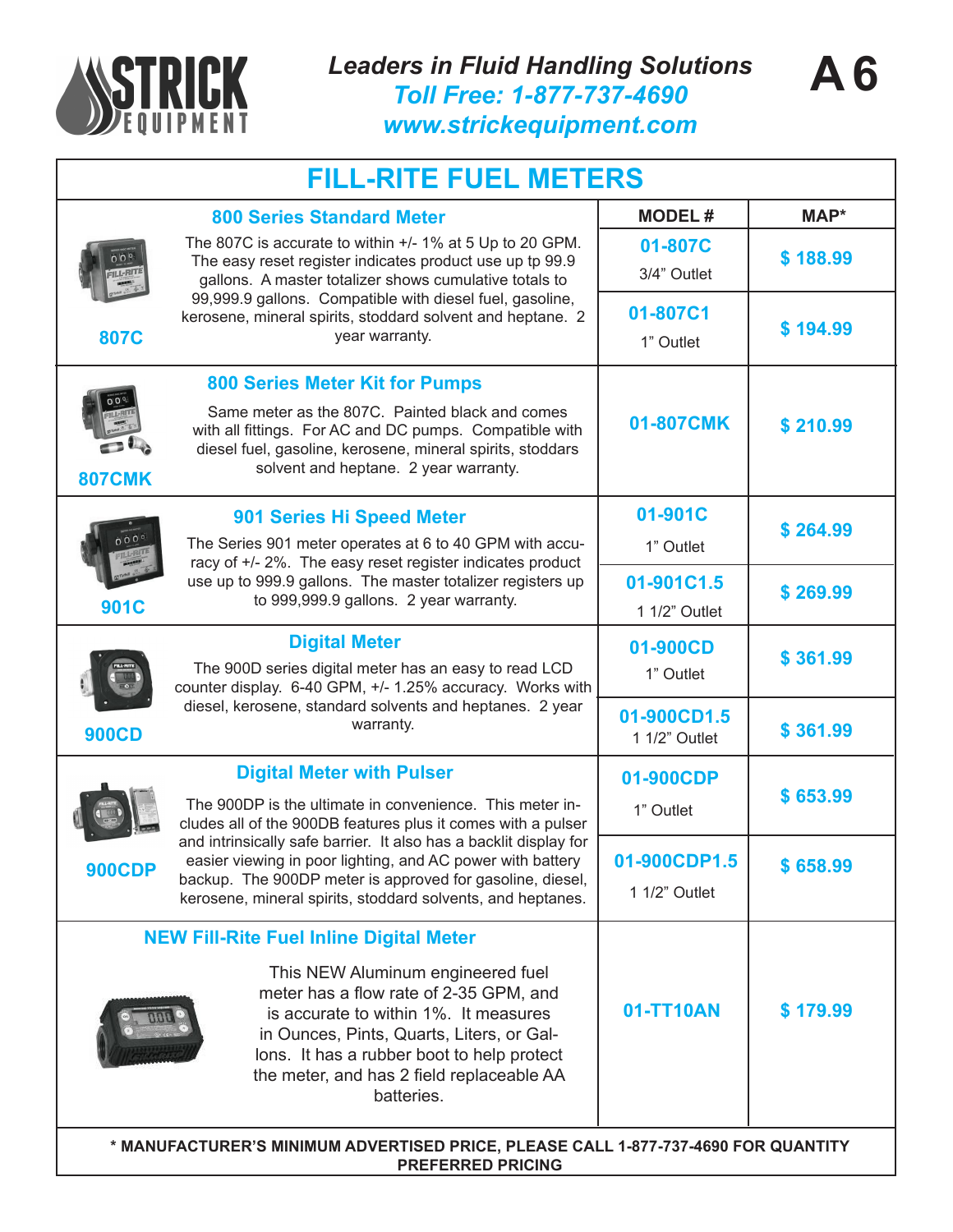

*Leaders in Fluid Handling Solutions Toll Free: 1-877-737-4690 www.strickequipment.com*

| <b>FARM HOSES AND FARM NOZZLES</b>                                                                                                                                                                                                                     |                 |                                          |                  |
|--------------------------------------------------------------------------------------------------------------------------------------------------------------------------------------------------------------------------------------------------------|-----------------|------------------------------------------|------------------|
| Fill-Rite Farm Hose with Static Wire and Spring Guards                                                                                                                                                                                                 |                 | <b>MODEL#</b>                            | <b>PREFERRED</b> |
|                                                                                                                                                                                                                                                        | 3/4" x 12' Hose | 01A-FRH07512                             | \$27.09          |
|                                                                                                                                                                                                                                                        | 3/4" x 14' Hose | 01A-FRH07514                             | \$32.90          |
|                                                                                                                                                                                                                                                        | 3/4" x 20' Hose | 01A-FRH07520                             | \$40.64          |
|                                                                                                                                                                                                                                                        | 1" x 12' Hose   | 01A-FRH10012                             | \$40.64          |
|                                                                                                                                                                                                                                                        | 1" x 14' Hose   | 01A-FRH10014                             | \$44.51          |
|                                                                                                                                                                                                                                                        | 1" x 20' Hose   | 01A-FRH10020                             | \$53.21          |
| <b>Husky Automatic Farm Nozzles</b>                                                                                                                                                                                                                    |                 | 11-045704N-04<br>Unleaded                | \$80.71          |
| Automatic shut-off nozzle for farm, 12V skid tank<br>pumps, or larger pumps without air eliminators.<br>Not to be used with gravity tanks. Not legal for<br>retail dispensing. Husky 1-GS nozzle shuts off<br>when the tank is full. Inlet size is 1". |                 | 11-045703N-03<br>Leaded, Diesel          | \$80.71          |
|                                                                                                                                                                                                                                                        |                 | 11-045710N-03<br><b>High Flow Diesel</b> | \$82.94          |
| (Part #11-0385 3/4" reducer bushing optional).<br>$1 - GS$                                                                                                                                                                                             |                 | 11-0385<br>1" x 3/4" Alum Bushing        | \$3.90           |
| <b>Fill-Rite 3/4" Automatic Nozzles</b><br>3/4" Automatic Nozzles with Red Cover and<br>Nozzle Hook, Unleaded spout<br>3/4" Automatic Nozzles with Green Cover and<br>Nozzle Hook, Leaded (Diesel) spout.                                              |                 | 01A-N075UAU10<br>Unleaded                | \$79.34          |
|                                                                                                                                                                                                                                                        |                 | 01A-N075DAU10<br>Leaded, Diesel          | \$79.34          |
| <b>Fill-Rite 1" Automatic Nozzles</b><br>1" Inlet - Automatic Nozzles with Green                                                                                                                                                                       |                 | 01A-N100DAU12<br><b>Diesel Spout</b>     | \$110.30         |
| Cover, Diesel Spout and Hook                                                                                                                                                                                                                           |                 | 01A-N100DAU13<br><b>Ultra High Flow</b>  | \$154.80         |
| <b>Fill-Rite Manual Farm Nozzles</b>                                                                                                                                                                                                                   |                 | 01A-FRHMN075S<br>3/4" Farm Nozzle        | \$29.99          |
| 3/4" and 1" sizes manual nozzle with hook                                                                                                                                                                                                              |                 | 01A-FRHMN100S<br>1" Farm Nozzle          | \$29.99          |
| <b>Morrison Manual Farm Nozzles</b>                                                                                                                                                                                                                    |                 | 09-200-0600AN<br>3/4" Unleaded           | \$38.15          |
| Model 200 Farm Nozzle with Hook                                                                                                                                                                                                                        |                 | 09-200-0700AN<br>1" Unleaded             | \$38.15          |
| Available in 3/4" or 1" threaded<br>inlet                                                                                                                                                                                                              |                 | 09-200-0800AN<br>3/4" Diesel             | \$38.15          |
| Available with unleaded or diesel<br>spout                                                                                                                                                                                                             |                 | 09-200-0900AN<br>1" Diesel               | \$38.15          |